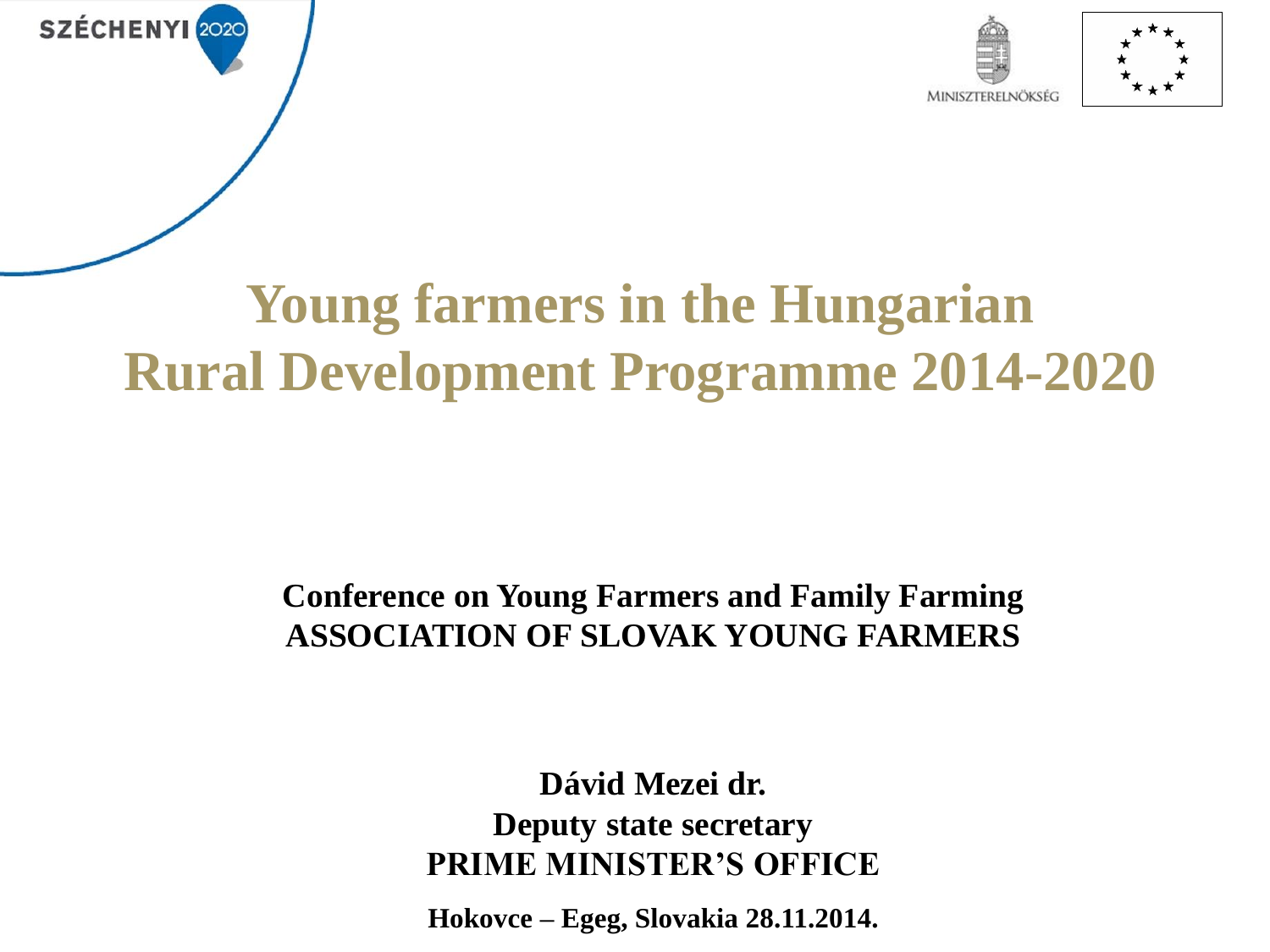



# **Share of V4 in EU Agriculture**



- Share of V4 in EU agricultural land
- Share of V4 in EU agricultural output
- Share of V4 in EU agricultural investment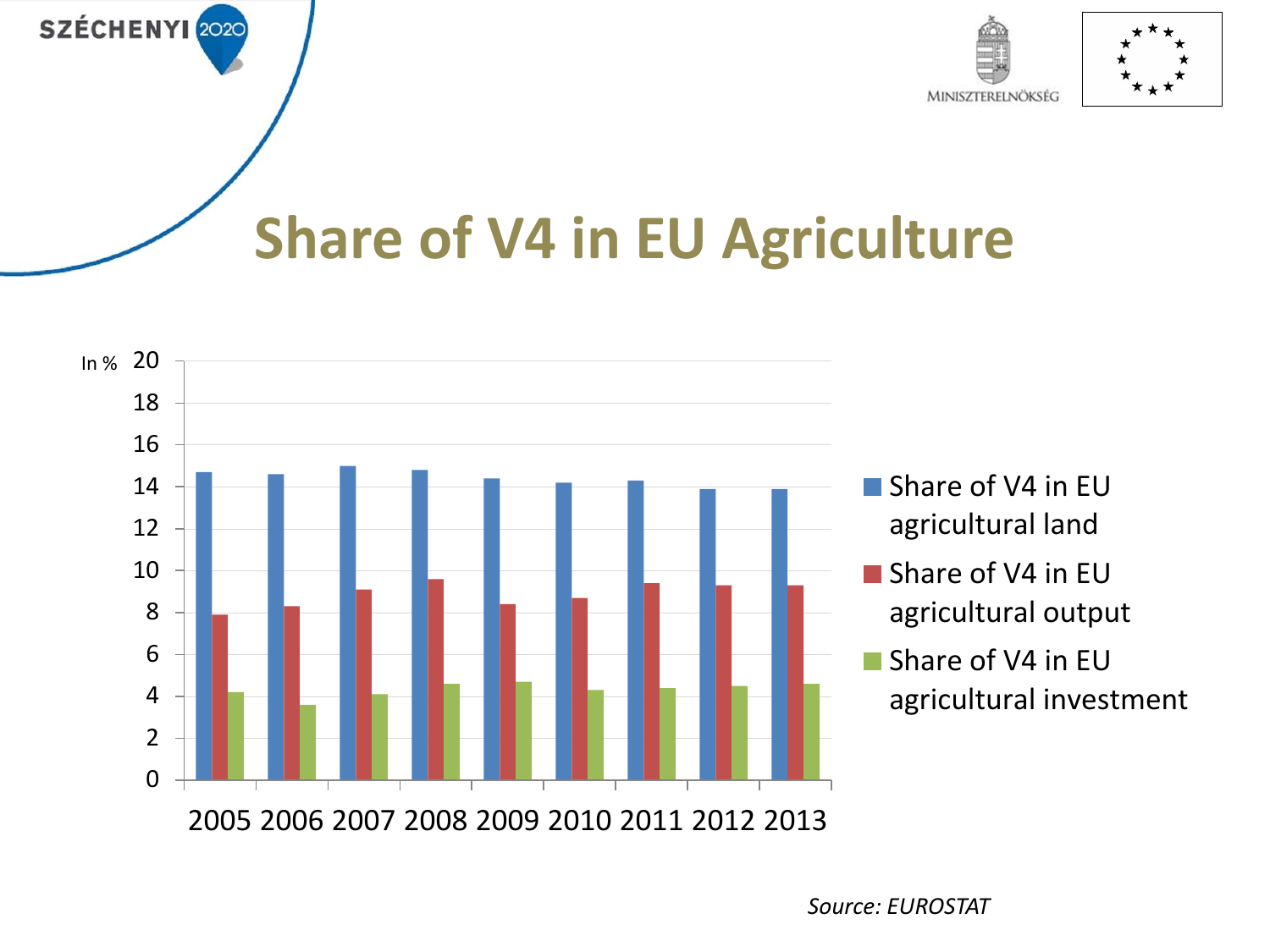



### **CAP I – Support for Young Farmers**

**Obligatory**: max. 2% of the direct payment national envelope. **Conditions:**

- Young farmer not older than 40, who:
	- begins his/her agricultural activity in 2015, or
	- has begun his/her agricultural activity not earlier than 5 years.
- Up to 5 years.

- Upper ceiling of support: **90 ha**.
- Amount of payment: 25% of the average amount of direct payment (equals  $\frac{1}{10}$  **← 66**  $\frac{1}{2}$ /**ha**).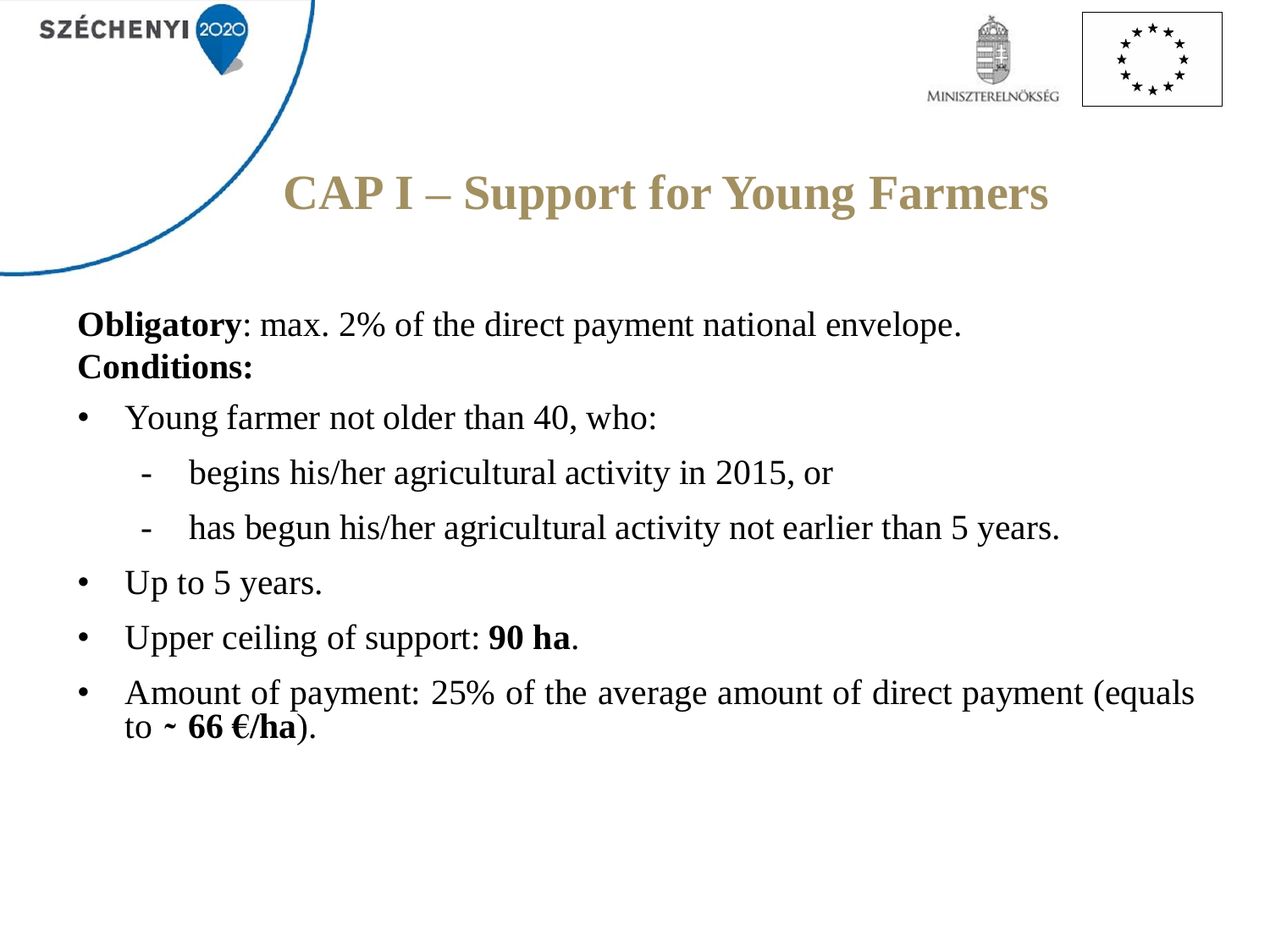



### **CAP II: Main Objectives of the New Rural Development Programme**

### **Job creation**

**SZÉCHENYI** 2020

• Protecting existing jobs and creating new jobs in rural areas

### **Promoting small- and medium sized (family) farmers**

• Employing more than big farms

#### **Sustainability, combating climate change**

• Increasing energy efficiency, promoting the use of renewable energy resources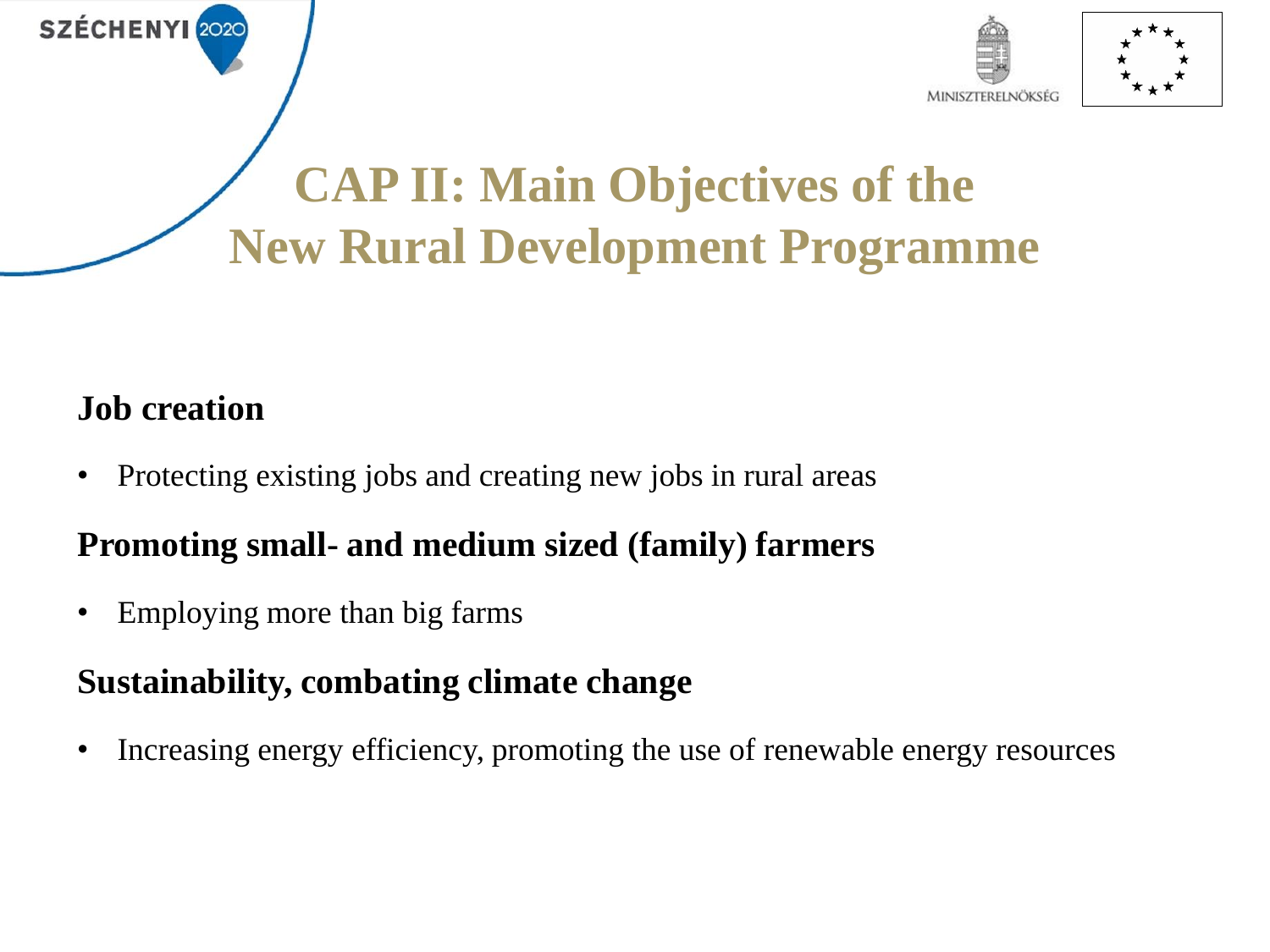



### **Main measures of the New Rural Development Programme**

- Supporting investment in labour-intensive sectors: **horticulture**, **animal husbandry;**
- Increasing the share of higher added value products: **food processing industry, local markets;**
- **Increasing production safety** (irrigation, investment in risk management);
- **Developing rural infrastructure** and promoting the use of locally produced raw material (local roads, local raw material used in public catering, increasing energy efficiency of public buildings).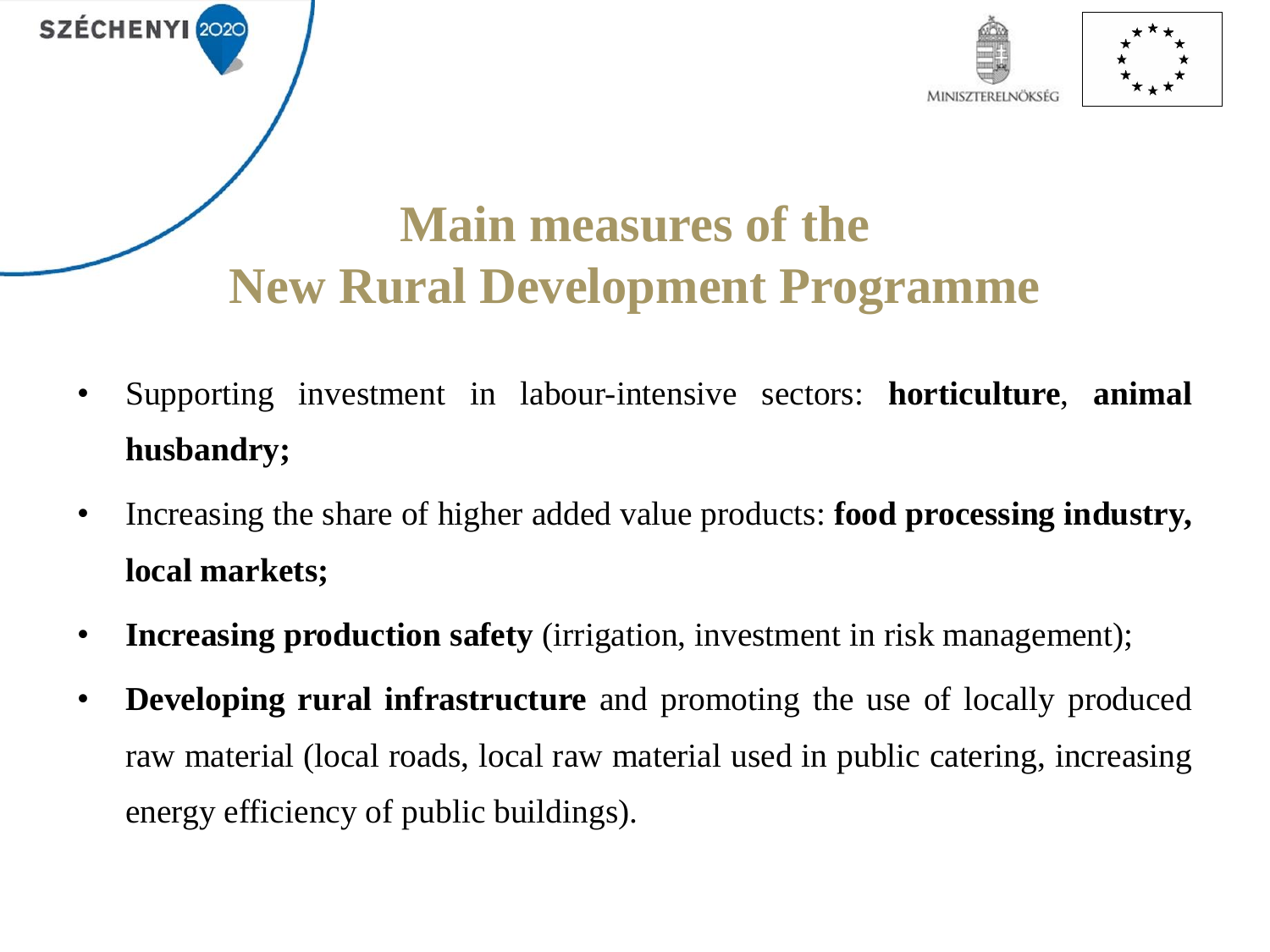



## **Allocation of funds**



- **Quality schemes**
- Cooperation
- Konwledge transfer and advisory services
- **Producer groups**
- Risk management and risk prevention
- **Animal welfare**
- **LEADER**
- Farm and business development
- **Basic services in rural areas**
- **Forestry**
- Natura 2000 and areas facing natural constraints
- **Agri-environment and organic**
- Investment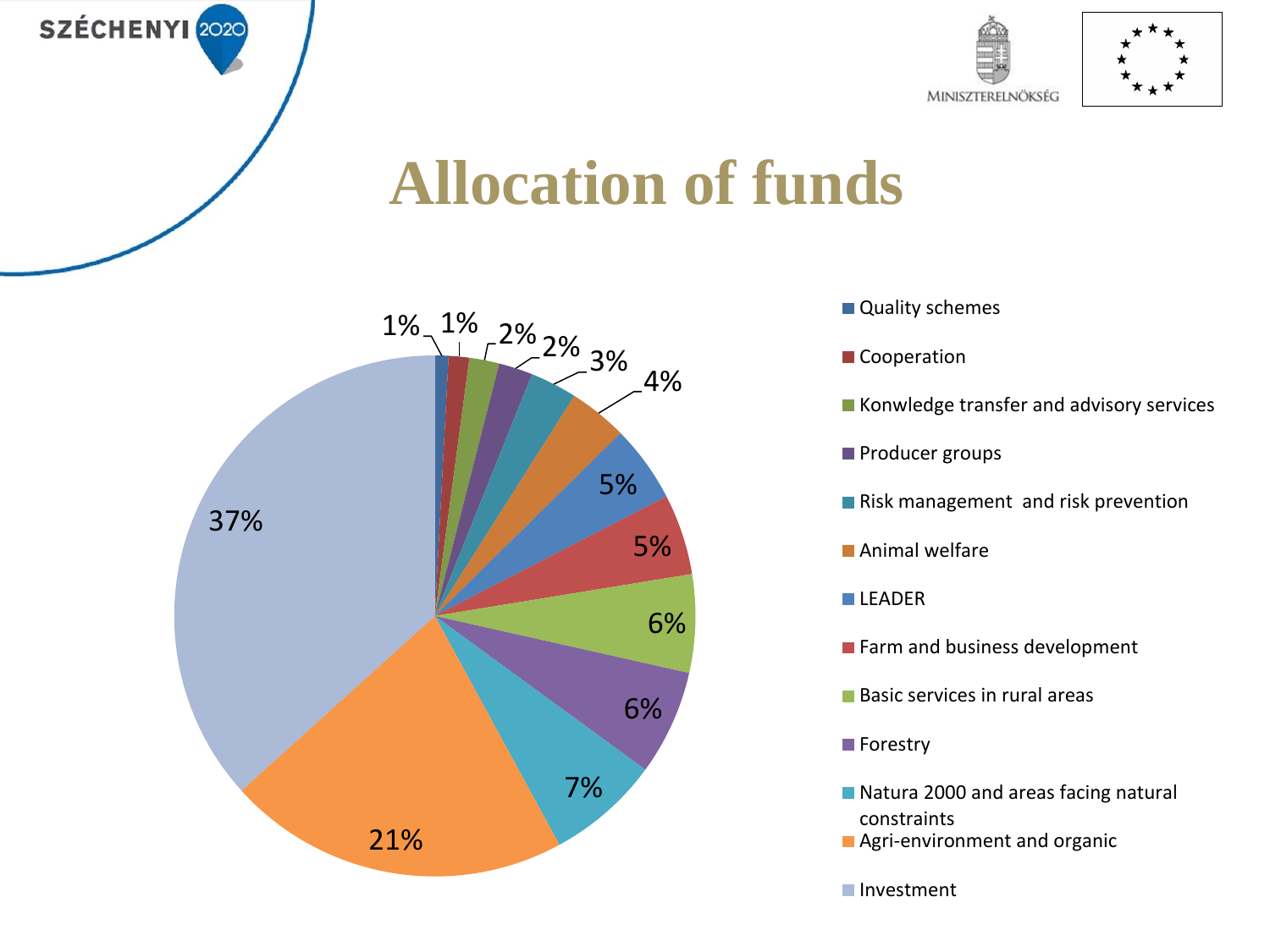



## **Investment measures**



SZÉCHENYI 2020



**Food processing**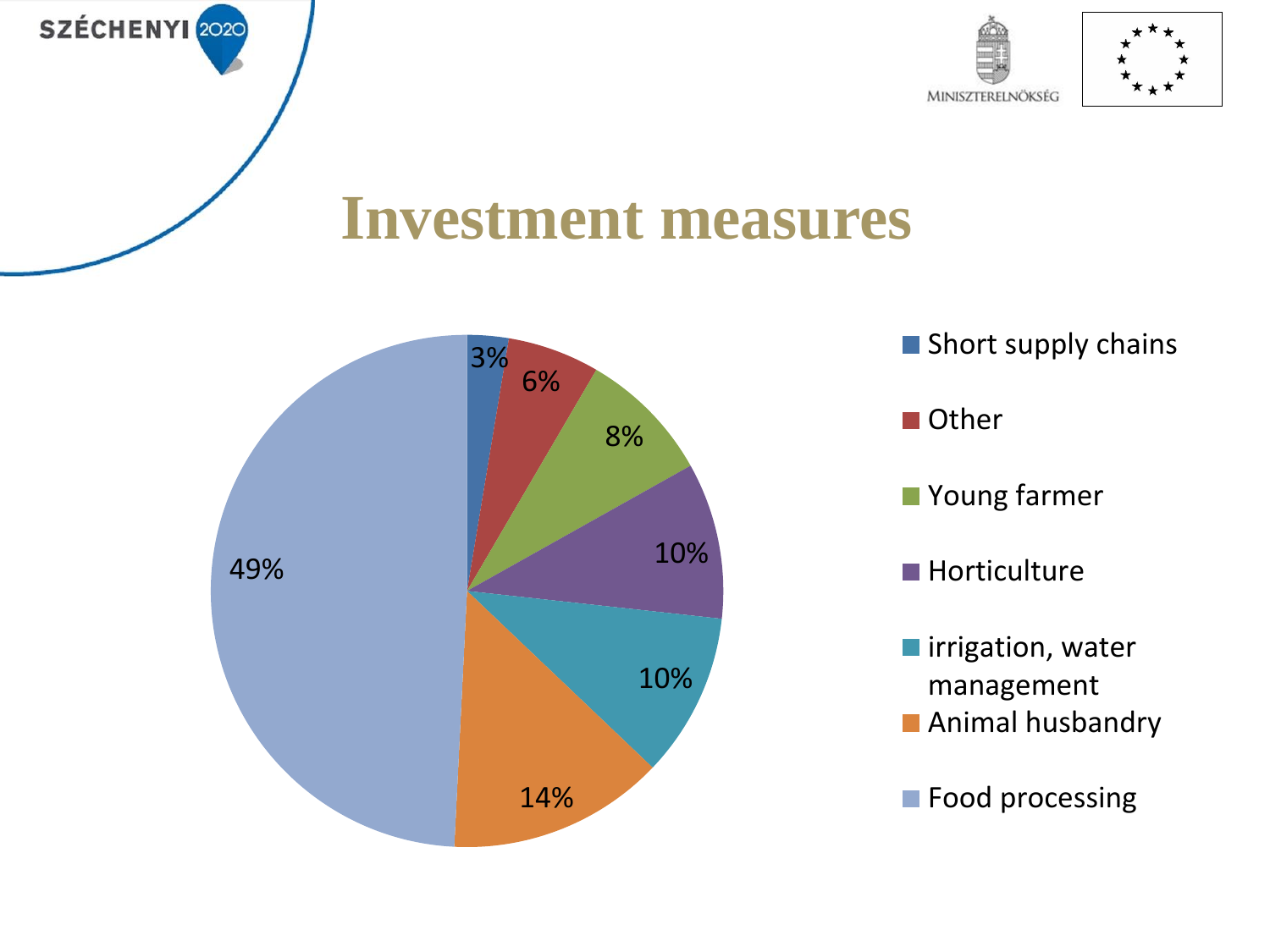



## **Young Farmer Thematic Subprogramme**

### **General criteria**

**SZÉCHENYI** 2020

- No more than 40 years of age
- Adequate skills and competence
- **I. Start up** aid  $(40.000 \text{ } \epsilon)$
- Only for "new" young farmers

### **II.** Special investment ,, envelopes"

- ", New" and "old" young farmers (max. 5 years of activity)
- Higher intensity rates
	- Irrigation, water management;
	- Animal husbandry;
	- Horticulture;
	- Agro-innovation Operational Group